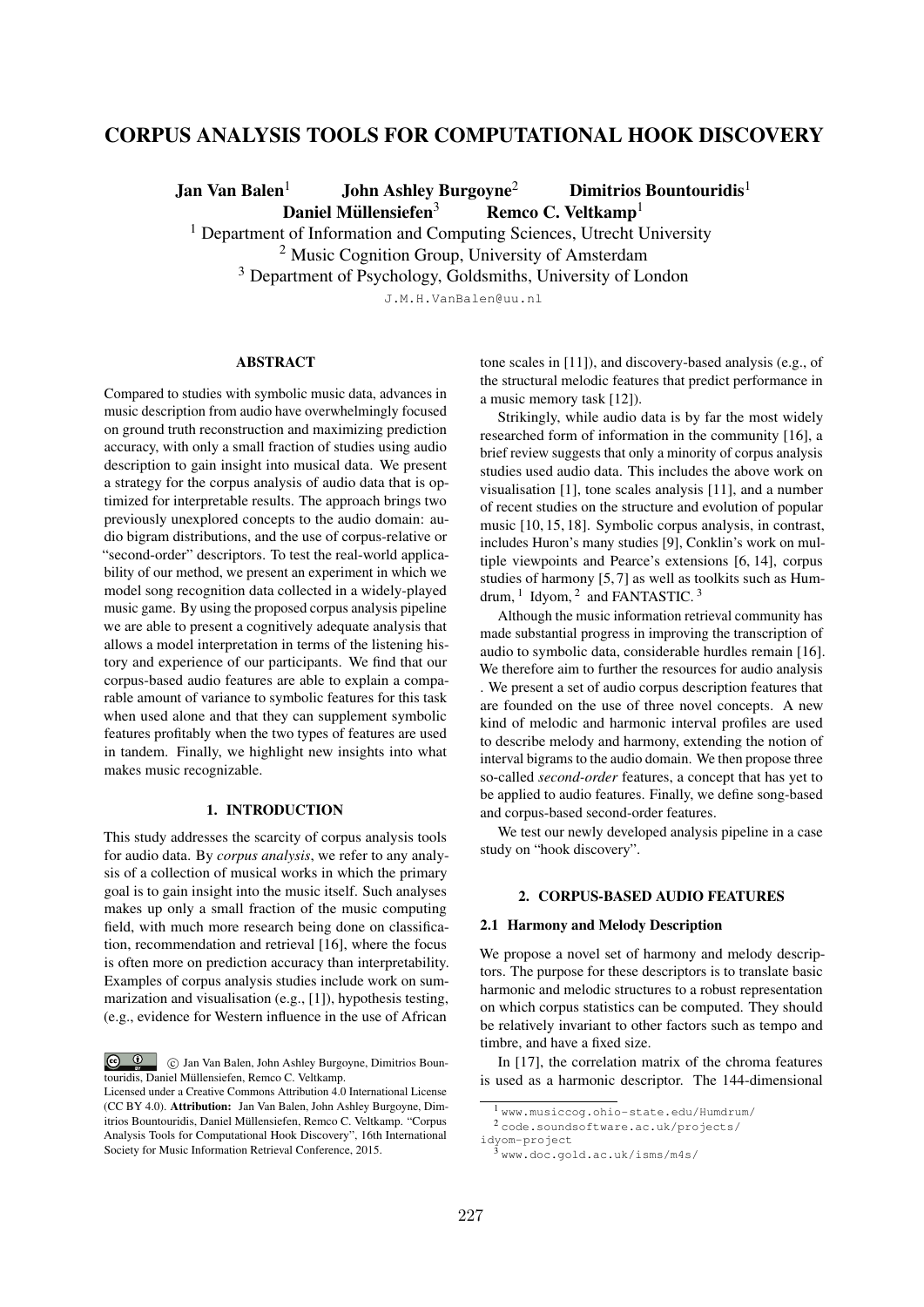'chroma correlation features' measure co-occurrence of harmonic pitch. They capture more detail than a simple chroma pitch histogram, while preserving tempo and translationinvariance. The feature was shown to perform reasonably well in a small-scale cover song experiment. In this study we extend this and two related concepts to three new interval representations. Whereas pitch bigram profiles are expected to strongly correlate with the key of an audio fragment, interval bigrams are key-invariant, which allows them to be compared across songs.

The Harmonic Interval Co-occurrence (HIC) is based on the *triad profile*, which is defined as the three-dimensional co-occurrence matrix of three identical copies of the chroma time series  $c_{t,i}$  (*t* is time, *i* is pitch class):

triads
$$
(c)_{i_1, i_2, i_3} = \sum_t c_{t, i_1} c_{t, i_2} c_{t, i_3}.
$$
 (1)

The pitch class triplets in this feature can be converted to interval pairs using the function:

intervals 
$$
(X)_{j_1, j_2} = \sum_{i=0}^{12} X_{(i-j_1) \mod 12, i, (i+j_2) \mod 12}
$$
. (2)

This essentially maps each triad  $(i_1, i_2, i_3)$  to a stack of intervals  $(i_2 - i_1, i_3 - i_2)$ . A major chord  $(0, 4, 7)$  would be converted to (4, 3), or a major third with a minor third on top. Applied to the triads matrix, the intervals function yields the *harmonic interval co-occurrence* matrix,

$$
HIC(c)_{j_1, j_2} = intervals(trainds(c_{t,i}))
$$
 (3)

It measures the distribution of triads in an audio segment, represented by their interval representation. For example, a piece of music with only minor chords will have a strong activation of  $HIC<sub>3,4</sub>$ , while a piece with a lot of tritones will have activations in  $HIC_{0,6}$  and  $HIC_{6,0}$ .

The same processing can be applied to the melodic pitch to obtain the Melodic Interval Bigrams (MIB). We first define the three-dimensional *trigram profile* as an extension of the two-dimensional bihistogram in [17]:

trigrams
$$
(m)_{i_1, i_2, i_3} = \sum_t \max_{\tau} (m_{t-\tau, i_1}) m_{t, i_2} \max_{\tau} (m_{t+\tau, i_3}),
$$
\n(4)

with  $\tau = 1 \dots \Delta t$  and *m* the melody matrix, a binary chromalike matrix containing the melodic pitch activations. The result is a three-dimensional matrix indicating how often triplets of melodic pitches  $(i_1, i_2, i_3)$  occur less than  $\Delta t$  seconds apart. The pitch trigram profile can be converted to an interval bigram profile by applying the intervals function (Eqn 2). This yields the *melodic interval bigrams* feature, a two-dimensional matrix that measures which pairs of pitch intervals follow each other in the melody:

$$
MIB(X)_{j_1, j_2} = intervals(trigrams(m_{t,i})).
$$
 (5)

Finally, the *harmonisation feature* in [17] measures which harmonic pitches in the chroma *c* co-occurr with the melodic pitches in the melody *m*. We derive a Harmonisation Interval (HI) feature as:

$$
HI(m, h)_j = \sum_{t} \sum_{i=0}^{12} m_{t,i} h_{t,i+j}
$$
 (6)

#### 2.2 Second-order Features

One of the contributions of the FANTASTIC toolbox is to include *second-order* features. Second-order features are derivative descriptors that reflect, for a particular feature, how an observed feature value relates to a reference corpus. They help contextualize the values a feature can take. Is this a high number? Is it a common result? Or if the feature is multivariate: is this combination of values typical or atypical, or perhaps representative of a particular style? Examples of second-order features in the FANTASTIC toolbox include features based on document frequencies, i.e. how many songs (documents) in a large corpus contain an observed event or structure: *mtcf.mean.log.DF* computes the mean log document frequency over all melodic motives in a given melody.

#### *2.2.1 Second-Order Audio Features in One Dimension*

Like many audio features, most of the audio features discussed in this paper are based on frequency-domain computations, which are typically performed on short overlapping windows. As a result, the features discussed here represent continuous-valued, uncountable quantities. Symbolic features, on the other hand, operate on countable collections of events. This makes it impossible to apply the same operations directly to both, and alternatives must be found for the audio domain.

After comparison of several alternatives, we propose a non-parametric measure of typicality based on log odds. The second-order log odds of a feature value *x* can formally be defined as the *log odds of observing a less extreme value in the reference corpus*. It is conceptually similar to a *p*value, which measures the probability of observing a *more* extreme value, but we look at its complement, expressed as odds, and take the log.

We further propose a simple non-parametric approach to compute the above odds. By defining 'less extreme' as 'more probable', we can make use of density estimation (e.g., kernel density estimation) to obtain a probability density estimate  $f(X)$  for the observed feature *X*, and look at the rank of each feature value's density in the reference corpus. Normalizing this rank by the number of observation gives us a pragmatic estimate of the probability we're looking for, and applying the logit function gives us the log odds:

$$
Z(X) = \text{logit}\left[\frac{\text{rank}\left(f(X)\right)}{N}\right] \tag{7}
$$

where *N* is the size of the reference corpus. Since *Z* is non-parametric and based on ranks, the output always follows the same logistic distribution, which is bell-shaped, symmetric, and general very similar to a normal distribution. The feature can therefore be used out of the box for a variety of statistical applications.

Some caution is warranted when using *Z* where there are a limited number of observations. If the first order feature *X* is one-dimensional, some form of density estimation is typically possible even if few data are available. For multivariate features with independent dimensions (e.g.,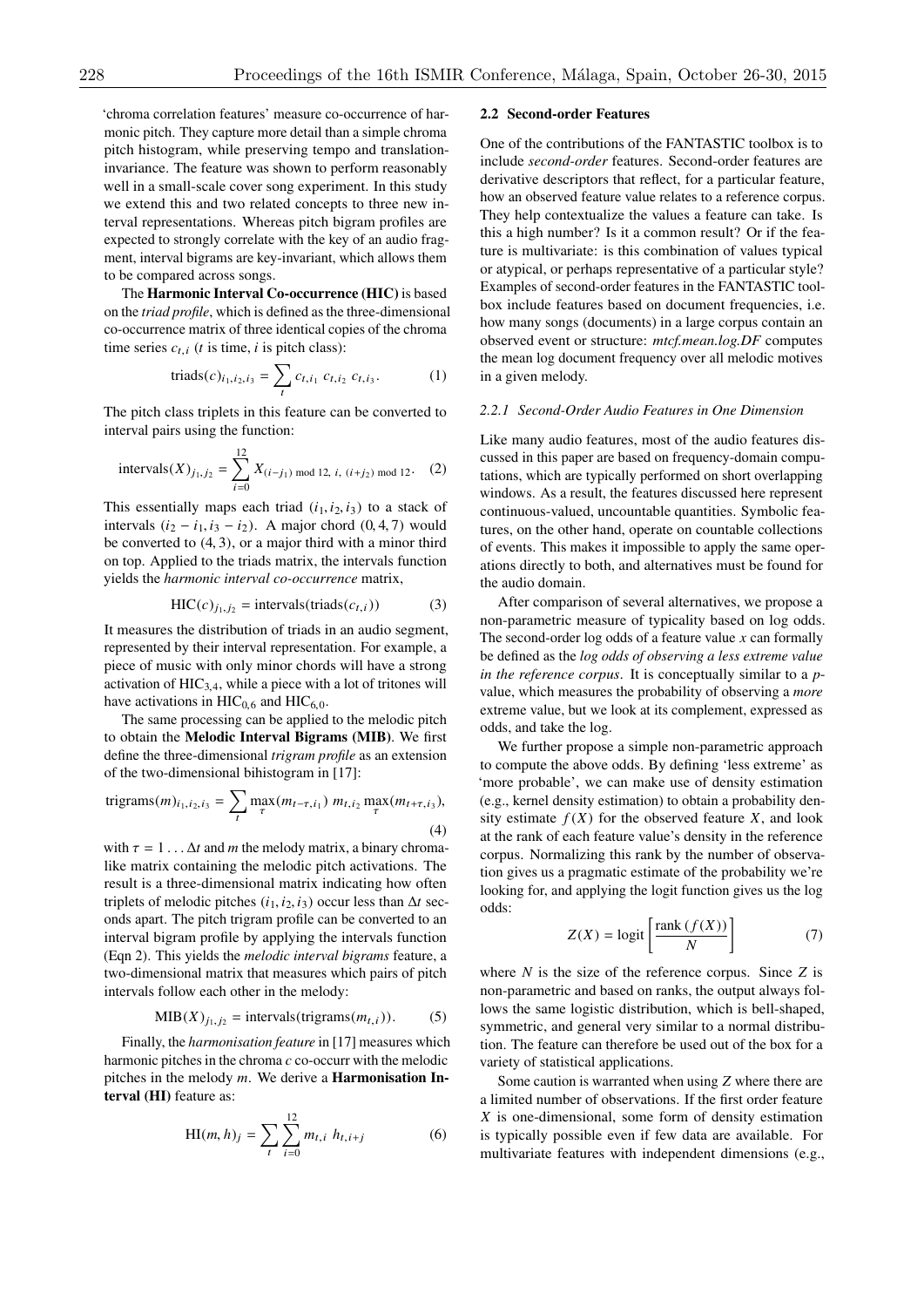MFCC features), each dimension can be treated as a onedimensional feature, and a meaningful density estimate can also be obtained. However, if the dimensions of a multidimensional feature are not de-correlated by design but highly interdependent (as is the case for chroma features), density estimates require more data. For such cases, a covariance matrix must typically be estimated, increasing the number of parameters to be estimated, and thereby the number of required data points for a fit.

# *2.2.2 Second-Order Audio Features in d Dimensions*

For higher-dimensional features, such as *MIB* and *HIC*, we turn to other measures of typicalness. After comparison of distributions and correlations of several alternatives, we adopt two approaches. The first measure, directly adopted from the FANTASTIC toolbox, is Kendall's rank-based correlation  $\tau$ . The second measure is *information* (*I*), an information-theoretic measure of unexpectedness. This measures assumes that the multidimensional first order feature itself can be seen as a frequency distribution *F* over possible observations in an audio excerpt (cf. term frequencies), and that a similar distribution  $F_c$  can be found for the full reference corpus (cf. document frequencies). We define the  $I(F)$  as the average of  $-\log F_c$ , weighted by *F*:

$$
I(F) = -\sum_{i=1}^{d} F(i) \log F_c(i)
$$
 (8)

The assumptions hold for HIC, BIM and HI, and produce well-behaved second-order feature values. The result is similar to *mean.log.TFDF*, *mtcf.mean.log.DF* and *mtcf.mean.entropy* in the FANTASTIC toolbox and highly correlated with *mtcf.mean.gl.weight*. Information is also used as a measure of surprise by Pearce [14].

#### 2.3 Song- vs. Corpus-based Second-order Features

In a statistical learning perspective, expectations arise from statistical inference by the listener, who draws on a lifetime of listening experiences to assess whether a particular stimulus is to be expected or not. In [9], Huron compares *veridical* and *schematic* expectations, analogous to episodic and semantic memory. Veridical expectations of a listener are due to familiarity with a specific musical work. Schematic expectations arise from the "auditory generalizations" that help us deal with novel, but broadly familiar situations.

If, in a corpus study, the documents are song segments rather than entire songs, second-order features can be used to incorporate a crude model of both layers of expectation. By choosing the reference corpus to be a collection of fragments spanning a large number of songs, the above measures of typicality and surprise approximate schematic expectations: values that are typical, representative of the reference corpus, are more expected. By choosing as the reference corpus the set of all segments belonging to the same song, veridical expectations can be approximated.

In the following section, we will refer to corpus-based second-order features as *conventionality*. The second, songbased second-order features indicate how representative a

segment is for the song, and to some extent, how much a segment is repeated. We will refer to this as *recurrence*.

# 3. HOOK DISCOVERY: A CASE STUDY

We tested the proposed approach to audio corpus analysis by examining data from the Hooked! experiment on longterm musical salience [3]. Using these data, we sought to address three questions: (i) how do the proposed audio features behave and what aspects of the music do they model, (ii) which attributes of the music, as measured by both an audio feature set and a selection of symbolic features, predict recognition rating differences within songs, and finally, (iii) how much insight do audio-based corpus analysis tools add when compared to the symbolic feature set?

#### 3.1 Data

The Hooked! experiment used a broad selection of Western pop songs from the 1930s to the present. The experiment tested how quickly and accurately participants could recognise different segments from each song, based on the Echo Nest segmentation algorithm.  $4\,$  For each song segment, the data include an estimate of the *drift rate*, the reciprocal of the amount of time it would take a median participant to recognize the segment, based on linear ballistic accumulation, a cognitive model for timed recognition tasks [2,4]. To improve reliability, we excluded song segments that fewer than 15 serious participants had attempted to recognize (where a "serious" participant is defined to be a participant who attempted at least 15 segments). We further excluded all segments from songs from which fewer than 3 segments met the previous reliability criteria. After these exclusions, 1715 song segments remained, taken from 321 different songs, representing data from 973 participants. We were unable to obtain symbolic transcriptions of all songs, and so for comparing audio and symbolic features, we used a restricted set of 99 transcribed songs (536 segments).

### 3.2 Audio Features

For timbre description, we used a feature set that is largely the same as the one used in [18], where statistical analysis of an audio corpus is used to model pop songs choruses. Specifically, we computed the loudness (mean and standard deviations) for each segment, mean sharpness and roughness, and the total variance of the MFCC features. Instead of the pitch centroid feature, we obtained an estimate of pitch height using the *Melodia* melody extraction algorithm and computed the mean.  $5$  FOr chroma, HPCP were used.  $6$ 

For each of these one-dimensional features, we then computed the corpus-based and song-based second-order features as described in Section 2.2.1 using Python. <sup>7</sup> Finally, we added song and corpus-based  $Z(X)$  features based on the mean of the first 13 MFCC components. First-order

<sup>4</sup> http://www.echonest.com/

<sup>5</sup> http://mtg.upf.edu/technologies/melodia

<sup>6</sup> http://mtg.upf.edu/technologies/hpcp

<sup>7</sup> code will be made available at http://github.com/jvbalen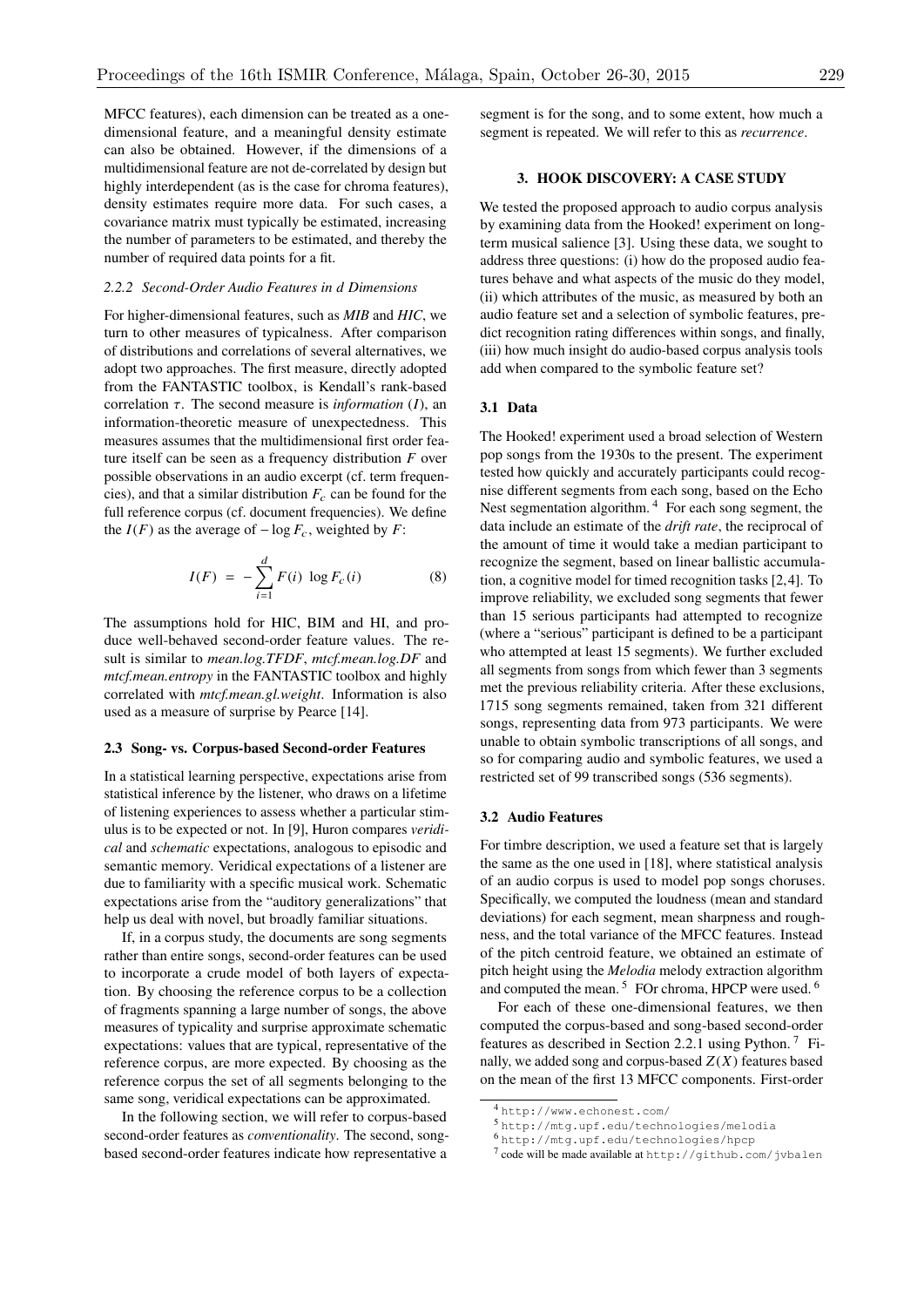features based on the MFCC means were not included because of their limited interpretability. All features were computed over 15-s segments starting from the beginning of each segment, as participants in the experiment were given a maximum of 15 s for recognition.

For melody and harmony description, we used the features described in Section 2.1, and compute the entropy *H* as a first-order measure of dispersion.The entropies were then normalized as follows:

$$
H' = \log \frac{H_{\text{max}} - H}{H_{\text{max}}} \tag{9}
$$

As second-order features, Kendall's  $\tau$  and the information *I* were computed, as proposed in Section 2.2.2.

# 3.3 Symbolic features

The symbolic features used were a subset of 19 first-order and 5 second-order features from the FANTASTIC toolbox, computed for both melodies and bass lines. Second-order features were computed with both the song and the full dataset as a reference, yielding a total of 58 symbolic descriptors.

# 3.4 Principal Component Analysis

Before going further with either the audio or the symbolic feature sets, we used principal component analysis (PCA) as a way to identify groups of features that may measure a single underlying source of variance and as a way to reduce the dimensionality of the feature spaces to a more manageable number of decorrelated variables. Features were centered and normalized before PCA, and the resulting components were transformed with a varimax rotation to improve interpretability. We selected the number of components to retain (12 in both cases) using parallel analysis [8].

## 3.5 Linear Mixed Effects Model

In order to fit the extracted components to the drift rates, we used a linear mixed-effects regression model. Mixed-effects models can handle repeated-measures data where several data points are linked to the same song and therefore have a correlated error structure. The Hooked! data provide drift rates for individual sections within songs, and one would indeed expect considerably less variation in drift rates within songs than between them: some pop songs are thought to be much "catchier" than others overall. Moreover, it is likely impossible to model between-song variation in recognisablity from content-based features alone: it may arise from differences in marketing, radio play, or social appeal.

Linear mixed-effects models have the further advantage that they are easy to interpret due to the linearity and additivity of the effects of the predictor variables. More complex machine-learning schemes might be able to explain more variance and make more precise predictions for the dependent variable, but this usually comes at the cost of the interpretability of the model.

We fit three models, one including audio components only, one including symbolic components only, and one including both feature types, and used a stepwise selection procedure at  $\alpha = .005$  to identify the most significant predictors under each model. In all models, the dependent variable was the log drift rate of a song segment and the repeated measures (random effects) were handled as a random intercept, i.e., we added a per-song offset to a traditional linear regression (fixed effects) on song segments, with the assumption that these offsets be distributed normally:

$$
\log y_{ij} = \beta' \mathbf{x}_{ij} + u_i + \epsilon_{ij} \tag{10}
$$

where *i* indexes songs, *j* indexes segments within songs,  $y_{ij}$  is the drift rate for song segment *ij*,  $\mathbf{x}_{ij}$  is the vector of standardized feature component scores for song segment *ij* plus an intercept term, the  $u_i \sim N(0, \sigma_{\text{song}}^2)$ , and the  $\epsilon_{ij} \sim N(0, \sigma_{\text{residual}}^2)$ . To facilitate comparison, we fit the audio-only model twice: once using the full set of 321 songs and again using just the 99 songs with transcriptions.

# 4. RESULTS AND DISCUSSION

#### 4.1 Audio Components

Table 1 displays the component loadings (correlation coefficients between the extracted components and the original features) for audio feature set. The loadings tell a consistent story. The 12 components we retain break the audio feature set down into three timbre components (first order, conventionality, and recurrence) and three entropy components (idem), two features grouping conventionality and recurrence for melody and harmony, respectively, and three more detailed timbre components correlating with sharpness, pitch range and dynamic range.

Component 9 is characterized by an increased dynamic range and MFCC variance and a typical pitch height. We hypothesize that this component correlates with the presence and prominence of vocals. It is not unreasonable to assume that the most typical registers for the melodies in a pop corpus would be the registers of the singing voice, and vocal entries could also be expected to modulate a section's timbre and loudness. This hypothesis is also consistent with our own observations while listening to a selection of fragments at various points along the Component 9 scale.

Overall, the neatness of the above reduction attests to the advantage of using interpretable features, and to the potential of this particular feature set.

### 4.2 Recognizability Predictors

A look at the first column of results for the linear mixed effects model (Table 2) confirms that the audio features are indeed meaningful descriptors for this corpus. Eight components correlate significantly, most of them relating to conventionality of features. This suggests a general pattern in which more recognizable sections have a more typical, expected sound. Another component, timbral recurrence, points to the role of repetition: sections that are more representative of a song are more recognizable. Finally, the component with the strongest effect is Vocal Prominence.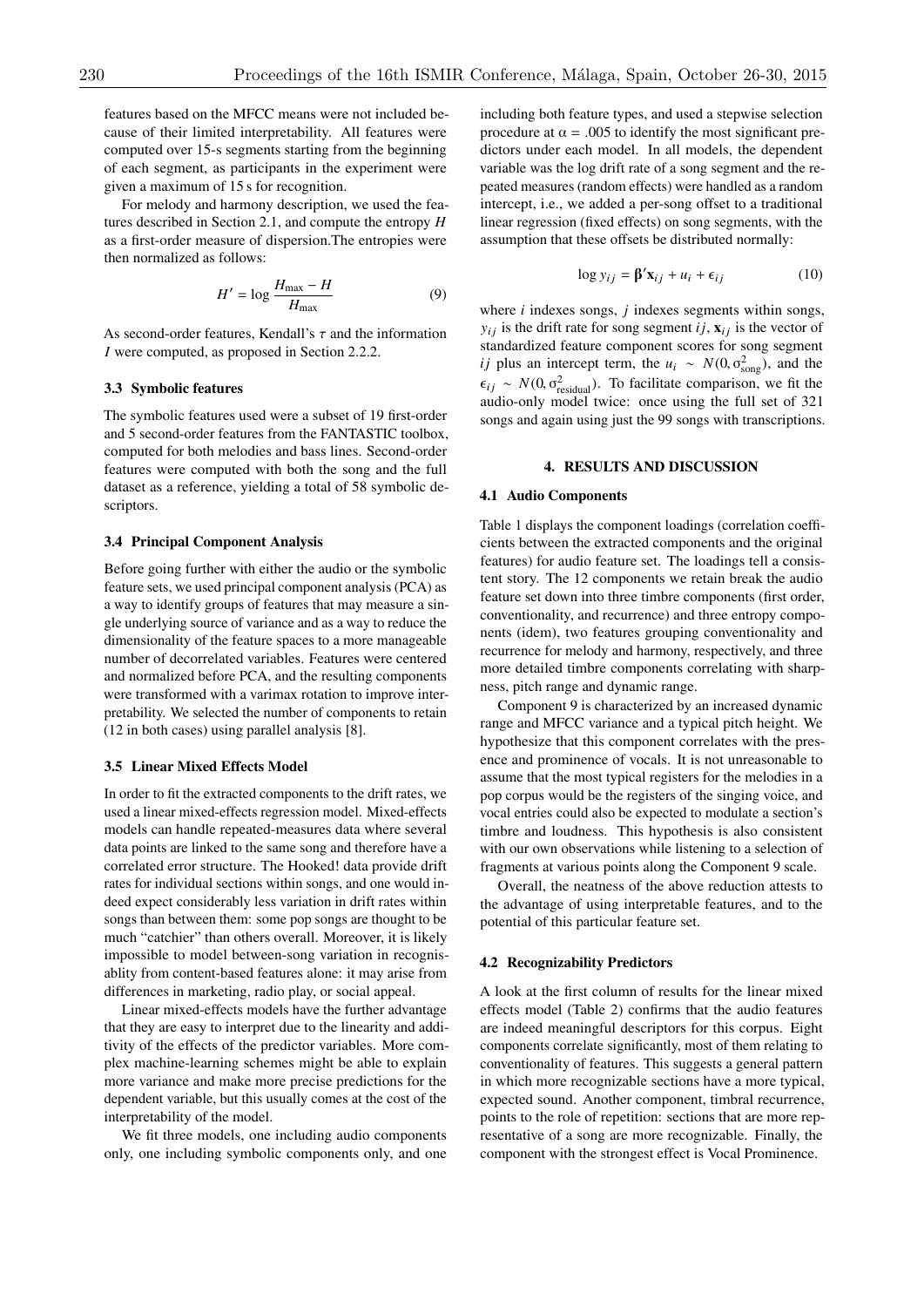|                               |              | Component      |                |                |        |        |        |        |        |        |        |        |
|-------------------------------|--------------|----------------|----------------|----------------|--------|--------|--------|--------|--------|--------|--------|--------|
| Feature                       | $\mathbf{1}$ | $\overline{c}$ | $\mathfrak{Z}$ | $\overline{4}$ | 5      | 6      | 7      | 8      | 9      | 10     | 11     | 12     |
| $MIB$   Song                  | .31          | $-.10$         | .12            | .08            | .05    | .66    | .05    | .08    | .23    | .08    | $-.01$ | .14    |
| HI   Song                     | $-.25$       | $-.08$         | .12            | .06            | .11    | .55    | .12    | .35    | $-.06$ | .04    | .01    | $-.02$ |
| $MIB$   Corpus                | .15          | $-.03$         | $-.02$         | .13            | .00    | .77    | $-.06$ | .00    | .08    | $-.02$ | $-.01$ | .05    |
| $HI$   Corpus                 | $-.28$       | $-.09$         | $-.05$         | $-.01$         | .10    | .55    | .11    | .42    | $-.15$ | $-.02$ | .08    | $-.05$ |
| $HIC$   Song                  | .04          | .13            | .22            | .04            | .00    | .13    | $-.04$ | .58    | $-.03$ | .06    | $-.02$ | $-.03$ |
| HIC   Corpus                  | $-.23$       | .11            | .04            | .32            | .08    | .15    | $-.07$ | .66    | .03    | $-.06$ | .07    | .00    |
| <b>HIC Entropy</b>            | .88          | .06            | .03            | $-.16$         | .02    | .07    | $-.02$ | $-.23$ | $-.12$ | .02    | $-.00$ | $-.10$ |
| <b>MIB</b> Entropy            | .83          | $-.15$         | $-.00$         | $-.19$         | .04    | .04    | .08    | .26    | .26    | .03    | $-.02$ | .20    |
| <b>HI</b> Entropy             | .85          | $-.06$         | .02            | $-.20$         | .01    | $-.01$ | .04    | .15    | .12    | .02    | $-.02$ | .16    |
| <b>HIC</b> Song Information   | .84          | .17            | .06            | .09            | .11    | .13    | $-.02$ | $-.16$ | $-.28$ | $-.04$ | .10    | $-.13$ |
| <b>MIB</b> Song Information   | .79          | $-.21$         | $-.03$         | .01            | .07    | .05    | .13    | .25    | .29    | .07    | $-.02$ | .21    |
| <b>HI</b> Song Information    | .90          | .18            | .01            | .11            | .07    | $-.07$ | .00    | $-.17$ | $-.03$ | $-.02$ | .00    | $-.03$ |
| <b>HIC Corpus Information</b> | .86          | .16            | .06            | .01            | .10    | .11    | $-.02$ | $-.20$ | $-.27$ | $-.02$ | .09    | $-.13$ |
| <b>MIB</b> Corpus Information | .79          | $-.19$         | $-.01$         | $-.03$         | .07    | .02    | .14    | .26    | .31    | .07    | $-.02$ | .21    |
| HI Corpus Information         | .90          | .15            | .02            | $-.01$         | .03    | $-.12$ | $-.01$ | $-.24$ | $-.03$ | .00    | $-.02$ | $-.03$ |
| HIB Entropy   Song            | .03          | .11            | .42            | .08            | .03    | .00    | $-.08$ | .15    | .08    | .19    | .01    | $-.06$ |
| MIB Entropy   Song            | .01          | $-.01$         | .07            | .10            | .03    | $-.01$ | .03    | .02    | $-.01$ | .82    | .00    | .05    |
| HI Entropy   Song             | .03          | .02            | .11            | .12            | .06    | .04    | $-.02$ | $-.01$ | .02    | .81    | $-.01$ | .02    |
| <b>HIB Entropy</b>   Corpus   | $-.13$       | .08            | .08            | .68            | .08    | .15    | $-.06$ | .26    | $-.03$ | $-.10$ | .07    | $-.02$ |
| <b>MIB Entropy</b>   Corpus   | $-.04$       | $-.09$         | $-.01$         | .80            | .01    | .06    | .14    | $-.01$ | .05    | .16    | .00    | .07    |
| HI Entropy   Corpus           | $-.03$       | $-.07$         | $-.02$         | .84            | .04    | .04    | .06    | .04    | .05    | .19    | $-.02$ | .04    |
| Loudness                      | $-.04$       | .92            | .07            | $-.06$         | $-.05$ | $-.05$ | $-.07$ | .06    | $-.04$ | .02    | $-.07$ | .04    |
| Roughness                     | .14          | .78            | .14            | .01            | .15    | .09    | .31    | .06    | $-.08$ | .07    | .06    | .01    |
| Melodic Pitch Height          | .13          | .66            | $-.05$         | $-.03$         | .09    | $-.24$ | $-.16$ | .09    | .22    | $-.06$ | $-.06$ | .00    |
| <b>MFCC</b> Variance          | .13          | $-.51$         | $-.05$         | .08            | $-.26$ | .10    | .05    | $-.02$ | .48    | .02    | $-.22$ | $-.10$ |
| Loudness   Song               | $-.03$       | $-.05$         | .67            | $-.01$         | .06    | .01    | .07    | $-.04$ | .10    | .03    | .11    | $-.03$ |
| Roughness   Song              | .04          | .10            | .67            | $-.03$         | $-.01$ | .02    | .11    | .08    | $-.05$ | $-.02$ | $-.04$ | $-.05$ |
| Mel. Pitch Height   Song      | $-.01$       | .02            | .46            | .03            | .13    | .14    | $-.12$ | $-.15$ | .29    | .07    | .16    | .03    |
| MFCC Mean   Song              | .07          | .07            | .61            | $-.04$         | .21    | .12    | .10    | .10    | $-.07$ | .16    | .11    | .11    |
| MFCC Variance   Song          | .00          | $-.04$         | .54            | .03            | .01    | $-.06$ | .10    | .08    | $-.10$ | $-.09$ | $-.06$ | .17    |
| Loudness   Corpus             | .04          | $-.23$         | .06            | .07            | .12    | .08    | .76    | $-.05$ | .22    | .02    | .10    | $-.05$ |
| Roughness   Corpus            | .12          | .34            | .15            | .03            | .00    | .01    | .71    | $-.07$ | .05    | .04    | .03    | $-.07$ |
| Mel. Pitch Height   Corpus    | .00          | .04            | .06            | .06            | .25    | .06    | .14    | $-.01$ | .60    | .02    | .14    | $-.09$ |
| MFCC Mean   Corpus            | .21          | .13            | .12            | .07            | .51    | .03    | .31    | .20    | -.18   | .05    | .14    | .08    |
| MFCC Variance   Corpus        | $-.09$       | $-.09$         | .08            | .08            | .25    | $-.02$ | .40    | .05    | $-.13$ | $-.13$ | $-.12$ | .21    |
| <b>Sharpness</b>              | .23          | .11            | .03            | .08            | .72    | .04    | .29    | .13    | .08    | $-.01$ | .10    | .05    |
| Sharpness   Song              | $-.02$       | $-.07$         | .24            | $-.04$         | .50    | .06    | $-.14$ | $-.07$ | .04    | .15    | $-.08$ | $-.04$ |
| Sharpness   Corpus            | .08          | .10            | .03            | .06            | .75    | .03    | .03    | $-.02$ | .14    | $-.01$ | $-.10$ | $-.01$ |
| Loudness SD                   | .10          | .38            | .09            | .06            | $-.06$ | .06    | .22    | .02    | .40    | .03    | $-.61$ | $-.03$ |
| Loudness $SD$   Song          | .04          | .02            | .22            | .02            | $-.05$ | .00    | $-.05$ | .03    | .14    | .01    | .60    | .03    |
| Loudness SD   Corpus          | .03          | .05            | $-.02$         | .05            | $-.03$ | .04    | .19    | .02    | .04    | .00    | .78    | .02    |
| Mel. Pitch SD                 | .21          | $-.10$         | $-.02$         | $-.05$         | .04    | $-.19$ | .21    | .18    | $-.27$ | .12    | $-.07$ | $-.28$ |
| Mel. Pitch SD   Song          | .01          | .04            | .11            | .01            | .04    | .13    | .00    | $-.15$ | .01    | .14    | .07    | .69    |
| Mel. Pitch SD   Corpus        | .13          | .03            | $-.02$         | .06            | $-.01$ | $-.02$ | .01    | .11    | $-.08$ | $-.04$ | .00    | .74    |
| $R^2$                         | .16          | .06            | .05            | .05            | .05    | .04    | .04    | .04    | .04    | .04    | .04    | .03    |

*Note.* MIB = Melodic Interval Bigram; HI = Harmonization Interval; HIC = Harmony Interval Co-occurrence. Loadings > .40 are in boldface. Collectively, these components explain 64 % of the variance in the underlying data. We interpret and name them as follows: (1) Melodic/Harmonic Entropy, (2) Timbral Intensity, (3) Timbral Recurrence, (4) Melodic/Harmonic Entropy Conventionality, (5) Sharpness Conventionality, (6) Melodic Conventionality, (7) Timbral Conventionality, (8) Harmonic Conventionality, (9) Vocal Prominence, (10) Melodic Entropy Recurrence, (11) Dynamic Range Conventionality, and (12) Melodic Range Conventionality.

Table 1. Loadings after varimax rotation for principal component analysis of corpus-based audio features.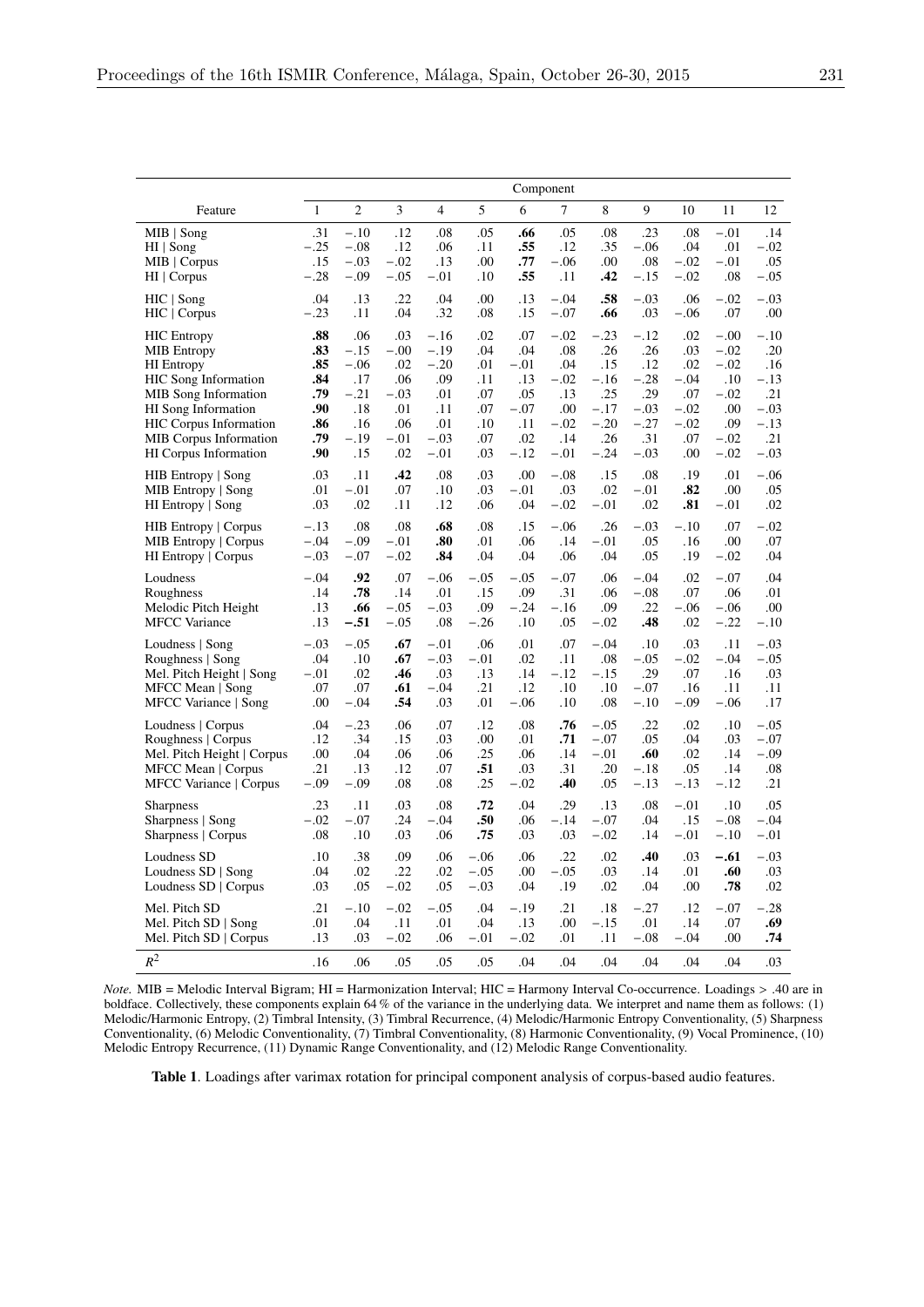|                                           | Audio <sup>a</sup> |               |      | Audio <sup>b</sup>                                                                                                      |      | Symbolic <sup>b</sup> | Combined <sup>b</sup> |              |  |  |
|-------------------------------------------|--------------------|---------------|------|-------------------------------------------------------------------------------------------------------------------------|------|-----------------------|-----------------------|--------------|--|--|
| Parameter                                 | Ŝ                  | 99.5 % CI     | β    | 99.5 % CI                                                                                                               | Ŝ    | 99.5% CI              | β                     | 99.5% CI     |  |  |
|                                           |                    | Fixed effects |      |                                                                                                                         |      |                       |                       |              |  |  |
| Intercept                                 |                    |               |      | $-0.84$ [ $-0.91$ , $-0.77$ ] $-0.67$ [ $-0.78$ , $-0.56$ ] $-0.62$ [ $-0.73$ , $-0.51$ ] $-0.63$ [ $-0.74$ , $-0.53$ ] |      |                       |                       |              |  |  |
| Audio                                     |                    |               |      |                                                                                                                         |      |                       |                       |              |  |  |
| Vocal Prominence                          | 0.14               | [0.10, 0.18]  | 0.11 | [0.04, 0.17]                                                                                                            |      |                       | 0.08                  | [0.01, 0.15] |  |  |
| <b>Timbral Conventionality</b>            | 0.09               | [0.05, 0.13]  |      |                                                                                                                         |      |                       |                       |              |  |  |
| Melodic Conventionality                   | 0.06               | [0.02, 0.11]  |      |                                                                                                                         |      |                       |                       |              |  |  |
| M/H Entropy Conventionality               | 0.06               | [0.02, 0.10]  |      |                                                                                                                         |      |                       |                       |              |  |  |
| <b>Sharpness Conventionality</b>          | 0.05               | [0.02, 0.09]  |      |                                                                                                                         |      |                       |                       |              |  |  |
| Harmonic Conventionality                  | 0.05               | [0.01, 0.10]  |      |                                                                                                                         |      |                       |                       |              |  |  |
| <b>Timbral Recurrence</b>                 | 0.05               | [0.02, 0.08]  |      |                                                                                                                         |      |                       |                       |              |  |  |
| Mel. Range Conventionality                | 0.05               | [0.01, 0.08]  | 0.07 | [0.02, 0.13]                                                                                                            |      |                       | 0.07                  | [0.01, 0.12] |  |  |
| Symbolic                                  |                    |               |      |                                                                                                                         |      |                       |                       |              |  |  |
| Melodic Repetitivity                      |                    |               |      |                                                                                                                         | 0.12 | [0.06, 0.19]          | 0.11                  | [0.05, 0.17] |  |  |
| Mel./Bass Conventionality                 |                    |               |      |                                                                                                                         | 0.07 | [0.01, 0.13]          | 0.08                  | [0.01, 0.14] |  |  |
|                                           | Random effects     |               |      |                                                                                                                         |      |                       |                       |              |  |  |
| $\hat{\sigma}_{\text{song}}$              | 0.39               | [0.34, 0.45]  | 0.35 | [0.26, 0.45]                                                                                                            | 0.34 | [0.25, 0.44]          | 0.32                  | [0.24, 0.42] |  |  |
| $\hat{\sigma}_{\text{residual}}$          | 0.48               | [0.45, 0.50]  | 0.40 | [0.37, 0.44]                                                                                                            | 0.39 | [0.35, 0.43]          | 0.38                  | [0.34, 0.42] |  |  |
| $\mathbf c$<br>$R^2$<br>marginal          | .10                |               | .06  |                                                                                                                         |      | .07                   | .10                   |              |  |  |
| $\mathbf c$<br>$R_{\text{conditional}}^2$ | .47                |               | .46  |                                                                                                                         |      | .47                   | .47                   |              |  |  |
| $-2 \times \log$ likelihood               | 2765.61            |               |      | 699.81                                                                                                                  |      | 576.74                | 558.11                |              |  |  |

*Note.* Grouping by song, all models displayed are the optimal random-intercept models for the given feature types after step-wise selection using Satterthwaite-adjusted  $F$ -tests at  $\alpha = .005$ . Component scores – but not log drift rates – were standardized prior to regression.

<sup>a</sup> Complete set of 321 songs ( $N = 1715$  segments). <sup>b</sup> Reduced set of 99 songs with symbolic transcriptions ( $N = 536$  segments). <sup>c</sup> Coefficients of determination following Nakagawa and Schielzeth's technique for mixed-e reflects the proportion of variance in the data that is explained by the fixed effects alone and the conditional coefficient the proportion explained by the complete model (fixed and random effects together).

Table 2. Estimated prediction coefficients and variances for audio and symbolic components influencing the relative recognizability (log drift rate) of popular song segments.

The model based on symbolic data only, in the third column, has just two components. This is possibly due to the reduced number of sections available for fitting, as the audiobased model run on the reduced dataset also yields just two components. The top symbolic features that make up the first of the significant components are melodic entropy and productivity, both negatively correlated, suggesting that recognizable melodies are more repetitive. The top features that make up the second components are *mtcf.mean.log.DF*, for the melody (song-based and corpus-based), and negative *mtcf.mean.productivity* (song-based and corpus-based for both bass and melody). This suggests that recognizable melodies contain more typical motives (higher DF, lower second-order productivity).

The last column shows how the combined model, in which both audio and symbolic components were used, retains the same audio and symbolic components that make up the previous two models. The feature sets are, in other words, complementary: not only are all four components still relevant at  $\alpha$  < .005, the marginal  $R^2$  now reaches .10, as opposed to .06 and .07 for the individual models. This answers the last of the questions stated in Section 3: for the data in this study, the audio-based corpus analysis tools contribute substantial insight, and make an excellent addition to the symbolic feature set.

#### 5. CONCLUSIONS AND FUTURE WORK

We have presented a strategy for audio corpus description that combines a new kind of melodic and harmonic interval profiles, three general-purpose second-order features, and the newly introduced notion of song-based and corpus-based second-order features. Using these features to analyse the results of a hook discovery experiment, we show that all of the above contributions add new and relevant layers of information to the corpus description. We conclude that an audio corpus analysis as proposed in this paper can indeed complement symbolic corpus analysis, which opens a range of opportunities for future work. As possible future directions we would like to perform more experiments on the Hooked! data, exploring more first- and second-order descriptors and more powerful statistical or machine-learning models, to see if allowing for interactions and non-linearities helps to explain more of the variance in drift rates between sections. We also would like to extend the feature set to explore rhythm description and chord estimation, especially as more reliable transcription tools become available from the MIR community.

#### Acknowledgements

JVB, JAB and DB are supported by COGITCH (NWO CATCH project 640.005.004) and FES project COMMIT/.